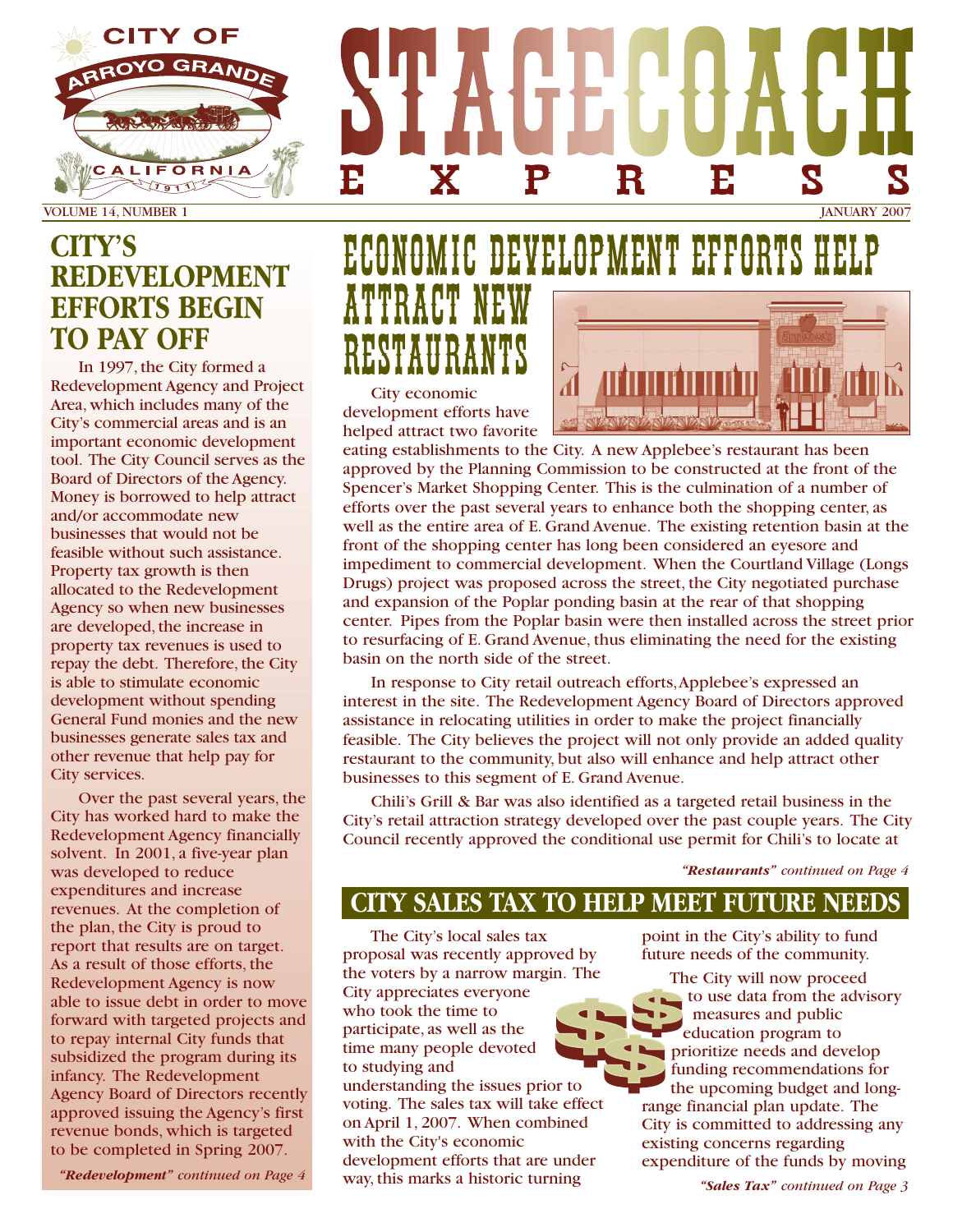### **EAST GRAND AVENUE MERCHANTS ASSOCIATION**

More than a dozen business and property owners, assisted by City and Chamber of Commerce representatives, have started a new organization to promote community



retail and service attractions along the  $1\frac{1}{2}$ mile E. Grand Avenue corridor in the City of Arroyo

Grande. Led by Tom Parsons of Mid-State Bank & Trust, the group has met several times during the past few months. The City recently approved seed money to assist with initiation of the organization. The organization achieves a key economic development goal of the City to have an organized group of merchants to work with on ways to enhance the business vitality of this important corridor.

Already active, the East Grand Avenue Merchants decorated more than 50 street trees with holiday garland and wreaths in four focus areas. Plans are now under way for a Spring 2007 "Business in Bloom" event to compliment the new Farmer's Market, which is conducted weekly at 8:30 Wednesday mornings in front of Spencer's Fresh Market. The program will encourage special planting around street trees and business entries.

The second annual Arroyo Grande Car Cruise event is also scheduled on Friday evening, July 27, 2007, which will include a mile long loop between Halcyon Road and Oak Park Boulevard. Companion special events, including BBQ's, entertainment and vehicle displays will be organized in selected locations along East Grand Avenue.

Interested citizens, business and property owners are invited to attend Association meetings. For more information, contact the Community Development Department at 805-473-5420 or refer to the City website at www.arroyogrande.org.

# PAGE 2 STAGECOACH EXPRESS

#### **CITY APPROVES TRAFFIC WAY ENHANCEMENT PLAN**

The City Council recently approved a comprehensive enhancement plan for Traffic Way, which will accomplish a number of objectives. Channelization will be modified for improved traffic flow and to allow for increased visibility for vehicles turning onto Traffic Way from Station Way. New sidewalk improvements will be installed on Fair Oaks Avenue, as well as areas of Traffic Way where connections are needed. The Tree Guild is assisting the City by donating time and resources to plant additional street trees throughout the corridor. Some of the benches and trash receptacles located on E. Branch Street will be transferred to Traffic Way to make the area more pedestrian friendly. Finally, a left turn pocket will be added at E. Cherry Avenue in order to provide for easier turning movements, particularly during peak morning and afternoon hours.

The recommendations were developed following workshops and individual meetings with business and property owners. Construction is expected in Spring 2007. Please feel free to contact the City at 473-5400 for more information.

#### *"Sales Tax" continued from Page 1*

forward with steps to ensure they are utilized only for projects and uses originally proposed as needs for the ballot measure. The primary future needs identified in the City's long-range financial plan and advisory measures include transportation projects, infrastructure improvements, public safety, and improvements to City facilities necessary to comply with Federal Americans with Disabilities Act (ADA) regulations. Each year, every household will receive a report outlining how the funds were spent the prior year and how they will be budgeted for the upcoming year. Therefore, residents can

immediately contact the City if there are any concerns that the funding is not being utilized as proposed.

The City will also maintain its commitment to operating as efficiently as possible. Since the sales tax revenue is targeted for the purpose of addressing capital project and public safety needs, ongoing efforts to increase efficiency will continue to be critical in order to maintain the City's services and an ongoing balanced operational budget.

Please feel free to contact City Hall at 473-5400 or visit the City's web site at www.arroyogrande.org if you would like to provide input to this process or have questions.

### **THE VILLAGE CONTINUES TO GET EVEN BETTER**

You may have noticed the new potted trees along E. Branch Street in the Village and the new decorative streetlights funded through private donations. These improvements have been a cooperative effort between the City and Village Improvement Association (VIA) and are the first signs of implementing a comprehensive Village Streetscape Enhancement project developed five years ago after public workshops and input. After several attempts, the City has now been successful in obtaining approval for State grant funding to complete the entire project, which will include new planters, benches and trash receptacles, completion of the new street lights, corner bulbouts, and lighted and decorative crosswalks. The objectives of the project are general beautification of the area and enhancement of pedestrian safety, while maintaining traffic flow and convenient public parking. During the next few months, the City will be installing the new furniture, designing the improvements, and seeking necessary approvals. Construction is expected in Fall 2007.

Feel free to contact the City at 473-5400 with any questions or for more information.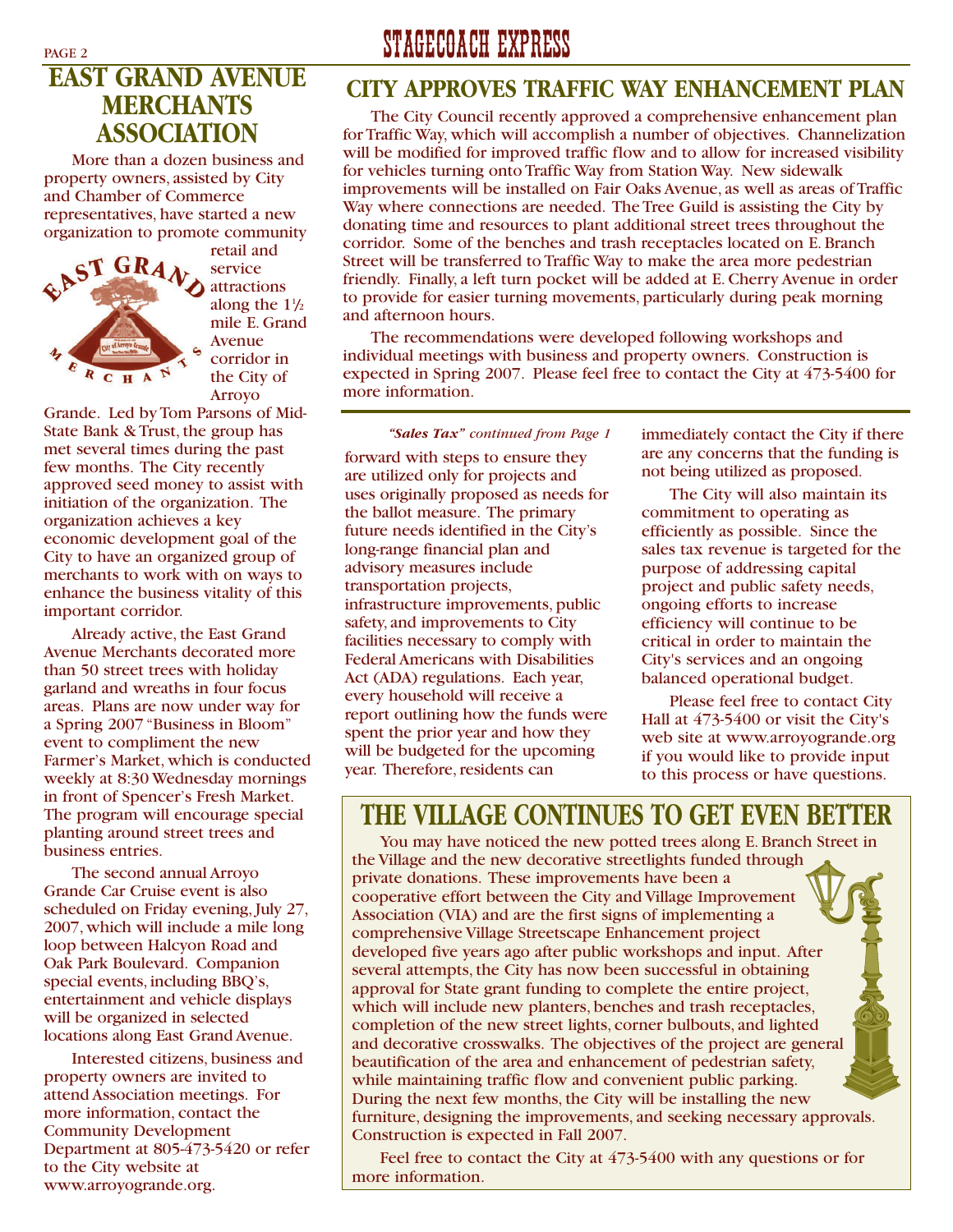## STAGECOACH EXPRESS PAGE 3

### **EMPLOYEES RECOGNIZED FOR SERVICE AND ACCOMPLISHMENTS**

In December 2006, the City recognized those employees who have made a significant contribution to his/her Department, the overall organization, and/or have gained recognition for the City through positive non-work related activities. Three recipients, nominated and voted upon by their peers, were recognized with the following awards:

Victor Devens Jeremy Kaufman Nadine Elliott<br>
Public Works Department Public Works Department Parks, Recreation and Facilities

**EMPLOYEE OF THE YEAR FIELD SERVICE EXCELLENCE OFFICE SUPPORT EXCELLENCE** *Parks, Recreation and Facilities Department* 

The City also recognized the following full-time employees for their years of service:

**30 YEARS** Roy Mumaw

**25 YEARS** Dave Sanchez Doug Perrin

**20 YEARS** Kevin McBride Curtis Johnson

**10 YEARS** Shawn Pryor Pete McClure Terry Fibich

Cid Cabriales Danny Carvalho Mike Linn Tony Martins **5 YEARS**

Joni McBride Paul Quinlan Michele Stearns Rob Strong

# **WATER CONSERVATION EFFORTS REMAIN A PRIORITY YEAR-ROUND**

We often forget about water conservation in the wintertime, but it is important on a year-round basis. Therefore, the City is continuing to expand its efforts aimed at reducing per capita water consumption. You can help by reducing or eliminating watering during the rainy season and take advantage of the assistance provided by the City.

The City has been offering the Plumbing Retrofit Program since 2004, which offers free replacement of old "high-flow" toilet and shower fixtures (3.2 to 5 gpf) with brand new "low-flow" fixtures (1.6 gpf). Since the program began, the City has retrofitted 1,270 homes and 488 apartment units. The City thanks those who have taken advantage of this program and encourages others to do so. To date, it is estimated that there will be a savings of 54 acrefeet of water per year.

Once the Retrofit Program has been completed, the City will embark on Phase II of the Water Conservation Program.The City will provide assistance on improving water irrigation efficiency and modifications, such as the replacement of sprinkler irrigation with drip irrigation.Additionally, the City will provide financial incentives by supplying irrigation system assessments for the top

water users.This program is scheduled begin implementation in May 2007.

The City is also working on development of a landscape water conservation ordinance scheduled to be completed some time in early 2007. Currently, all new development projects are required to mitigate for water impacts by providing native and drought resistant landscaping, installing irrigation systems that are automated, including low flow sprinkler heads and drip irrigation, and by limiting use of landscaping which uses high water demand.

Remember that the City has implemented a Mandatory Retrofit Ordinance, which requires properties to retrofit to current standards prior to changing ownership. A Water Conservation Certificate must be obtained and put in the escrow package. Therefore, if you are considering selling your home and it was built prior to 1992, take advantage of the free retrofit program to make compliance easy. If the home was built after 1992, a Water Conservation Certificate must still be obtained in order to meet the intent of the Ordinance.

For additional information, please contact the Public Works Department at 473-5460.



# **SANTA COP DELIVERS BIG TIME**

On Saturday, December 16th, the Arroyo Grande Police Department's Santa Cop program delivered nearly 1,300 wrapped Christmas toys to underprivileged children and families in Arroyo Grande, Pismo Beach, Oceano and Grover Beach. Police Department volunteers and officers assisted Santa Cop in this holiday effort. Over 360 families received a variety of gifts focused on family fun and interaction. According to Senior Police Officer Michelle Cota,"It was another successful year of heart warming memories. The members of AGPD receive as much as they give  $\ldots$ "

Many thanks to the numerous businesses, organizations and individuals who donated time, money and support to this effort. It is truly an example of the community working together for the benefit of all.